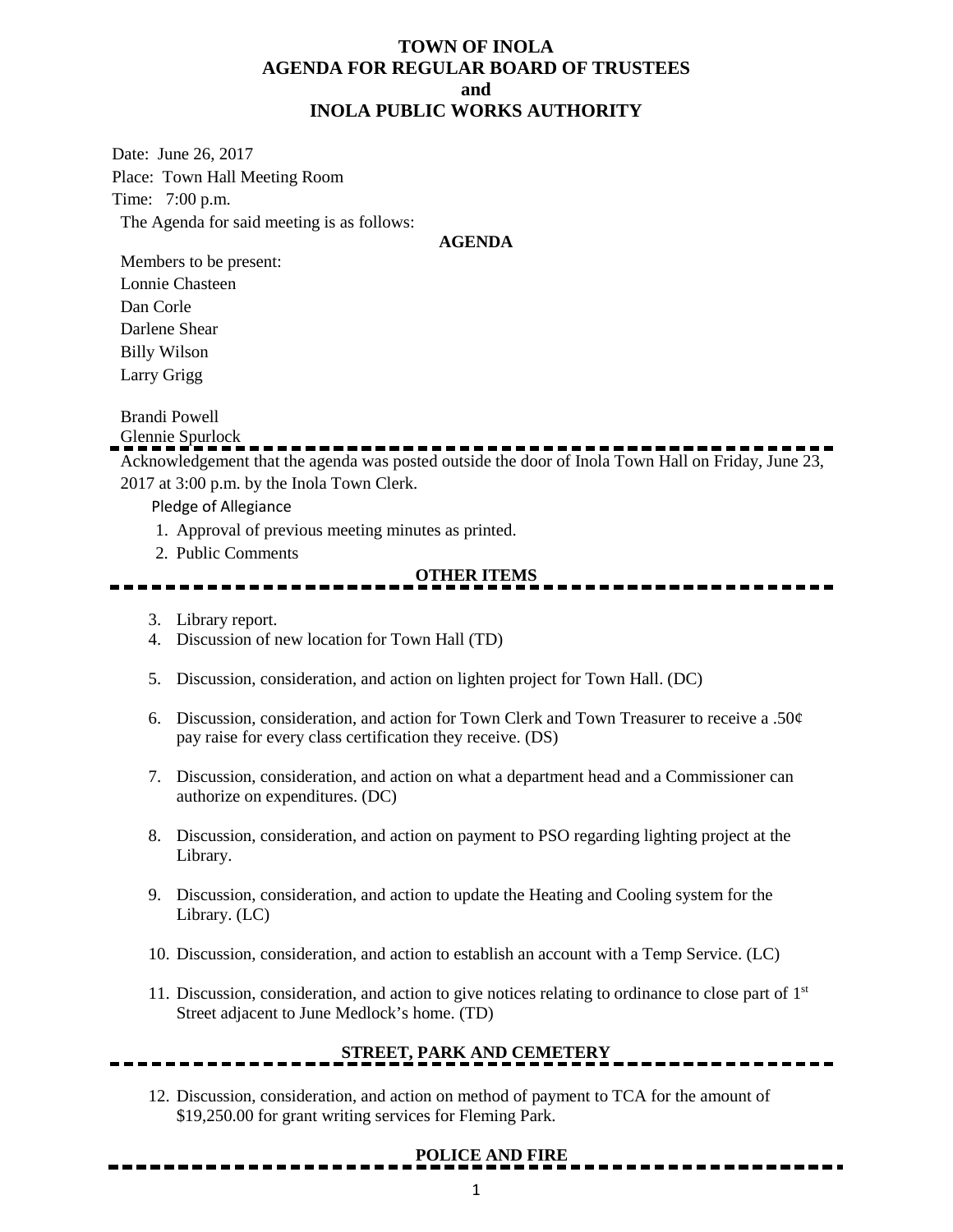- 13. Discussion, consideration, and action for proposed Ordinance concerning Controlled Dangerous Substance. (BC)
- 14. Discussion, consideration, and action to purchase 5 new side arms.(BC)
- 15. Discussion, consideration, and action to purchase new computers for the police department. (DC)

## **FINANCE AND AUDIT**

 $\overline{\phantom{0}}$ 

16. Treasurers Report.

- 17. Motion to go into PWA.
- 18. Return from PWA.
- 19. Approval of purchase orders as initialed.

### **MAYOR'S COMMENTS**

20. Motion to adjourn.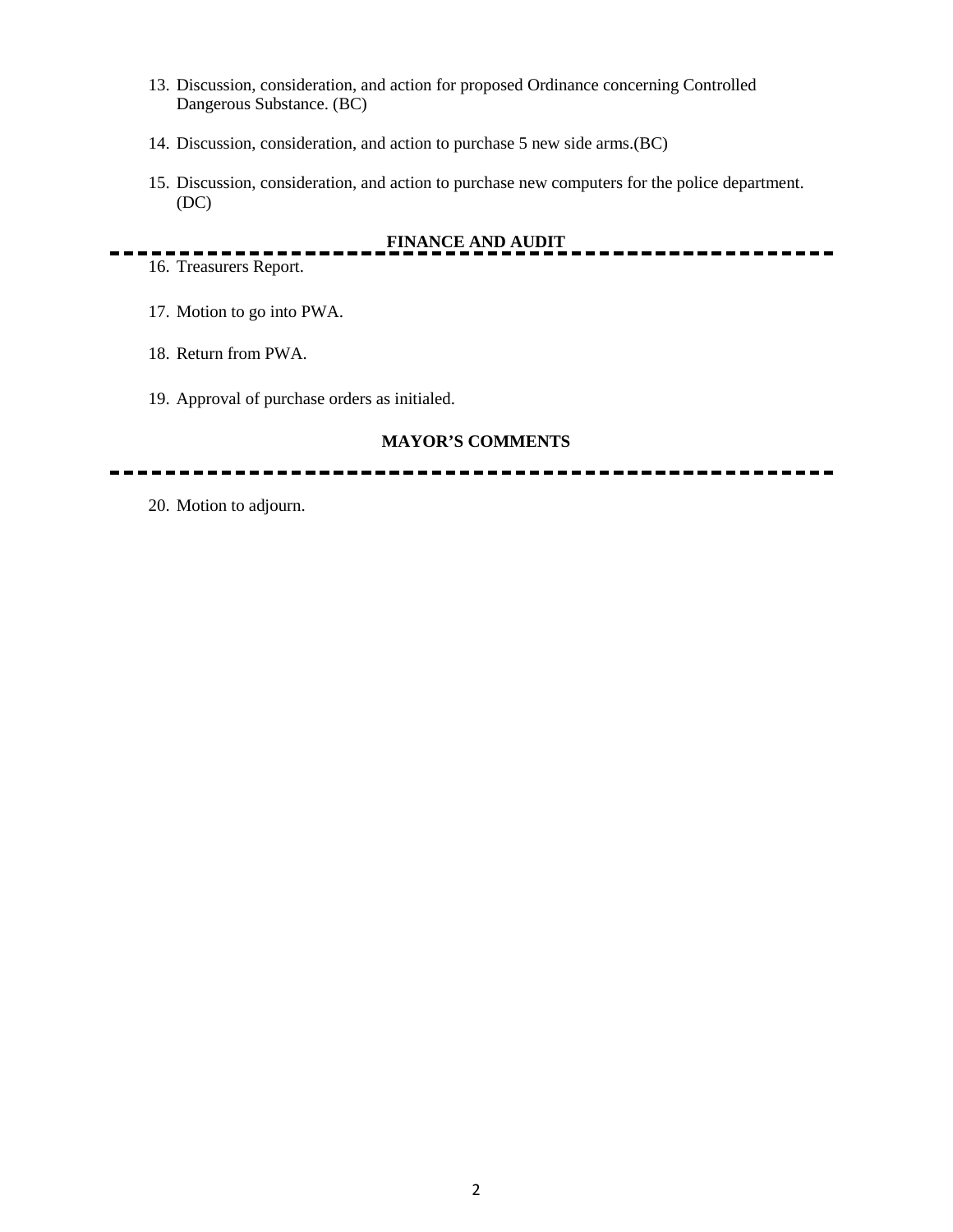# **INOLA PUBLIC WORKS AUTHORITY**

Date: June 26, 2017 Place: Town Hall Meeting Room

Roll Call: Lonnie Chasteen Dan Corle Darlene Shear Billy Wilson Larry Grigg

Brandi Powell Glennie Spurlock

- 1. Approval of previous minutes as printed.
- 2. Discussion, consideration, and action to begin replacing damaged Sewer lines on Green Valley Road, and Suburban Lane. (LC BW)
- 3. Discussion, consideration, and possible action to purchase a laser level. (LC)
- 4. Discussion, consideration, and action to accept Rural Water District #2 water rate increase that will be effective July 1, 2017.

**Present Rate:** \$1.45 per 1000- First 5,000,000 Gallons, \$1.38 per 1,000 Gallons- Over 5,000,000 Gallons (\$120.70/mo. Minimum). **Proposed Rate:** \$1.49 per 1,000- First 5,000,000 Gallons, \$1.42 per 1,000 Gallons-Over 5,000,000 Gallons.

- 5. Update, questions and discussion on Water and Sewer. (LG)
- 6. Discussion, consideration, and action to raise the Town of Inola's water rate by 2% after the first 1000 gallons for administrative overages. (BW)
- 7. Approval/Disapproval/Discussion submitting a request to OWRB to be place on the CWSRF Priority List for Town wide sanitary sewer issues. (BK)
- 8. Approval/Disapproval/Discussion submitting a Principal Forgiveness Funding Application to OWRB for Town wide sanitary sewer system study and engineering report. (BK)
- 9. Approval of purchase orders as initialed.
- 10. Public Comments